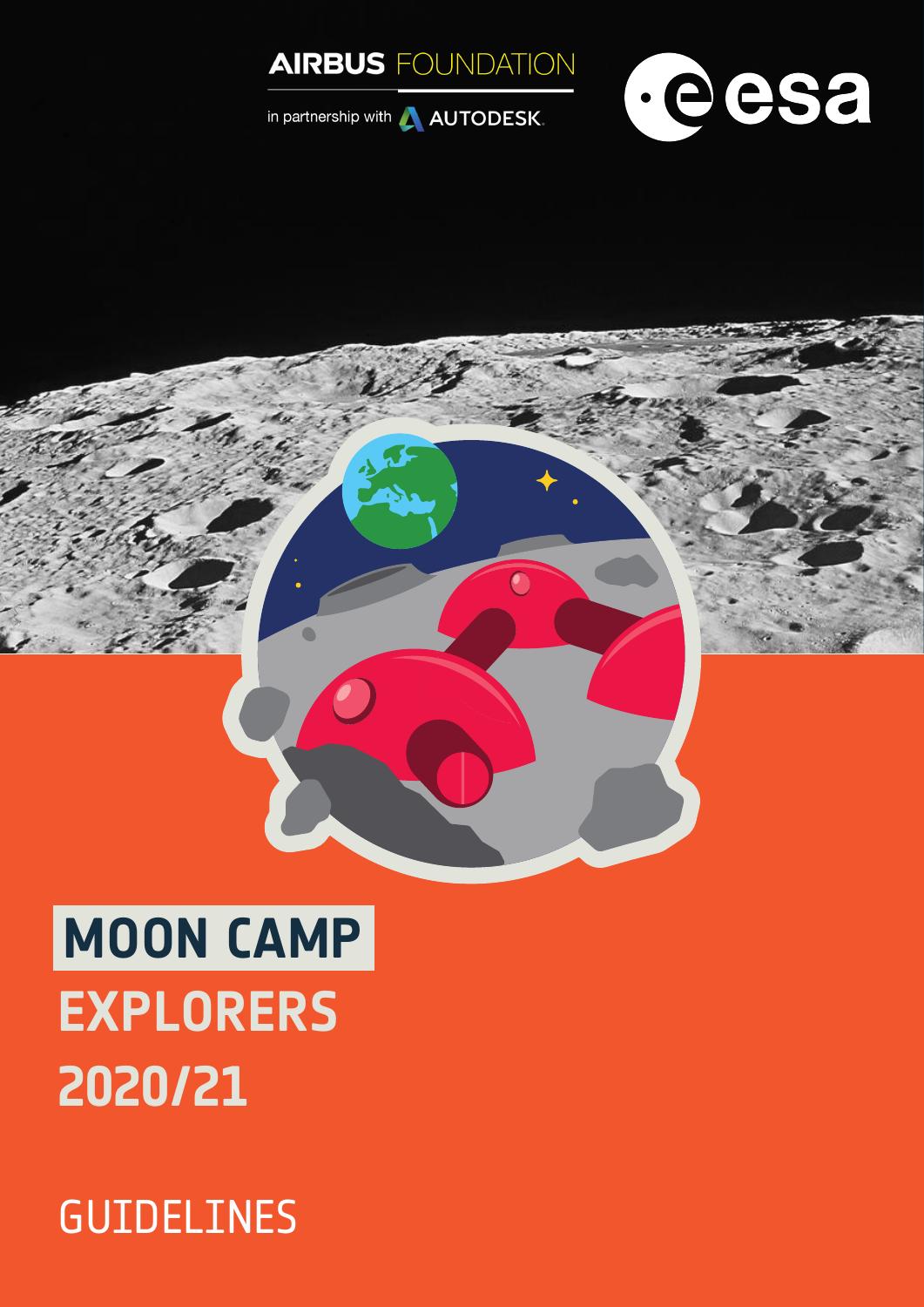**AIRBUS** FOUNDATION



in partnership with **AUTODESK**.

# **→ INTRODUCTION**

**Moon Camp is an education project run in collaboration between ESA and the Airbus Foundation, in partnership with Autodesk.** It uses innovative learning technologies to challenge students to design their own Moon settlement with a 3D modelling tool. It features preparatory classroom activities that focus on learningby-design and science experimentation.

Teams will develop a number of interdisciplinary scientific experiments to explore the extreme environment of space and understand how astronauts could live on the Moon. Afterwards they will 3D design their Moon Camp using Tinkercad and write a report explaining their project. Their design should be adapted to the Moon environment and make use of local resources and provide protection and/or living and working facilities for the astronauts. Participating teams will compete for the Moon Camp Explorers prize for best project.

The Moon Camp Challenge is divided into three separate categories featuring different levels of complexity: **Moon Camp Discovery (beginners), Moon Camp Explorers (intermediate) and Moon Camp Pioneers (advanced).**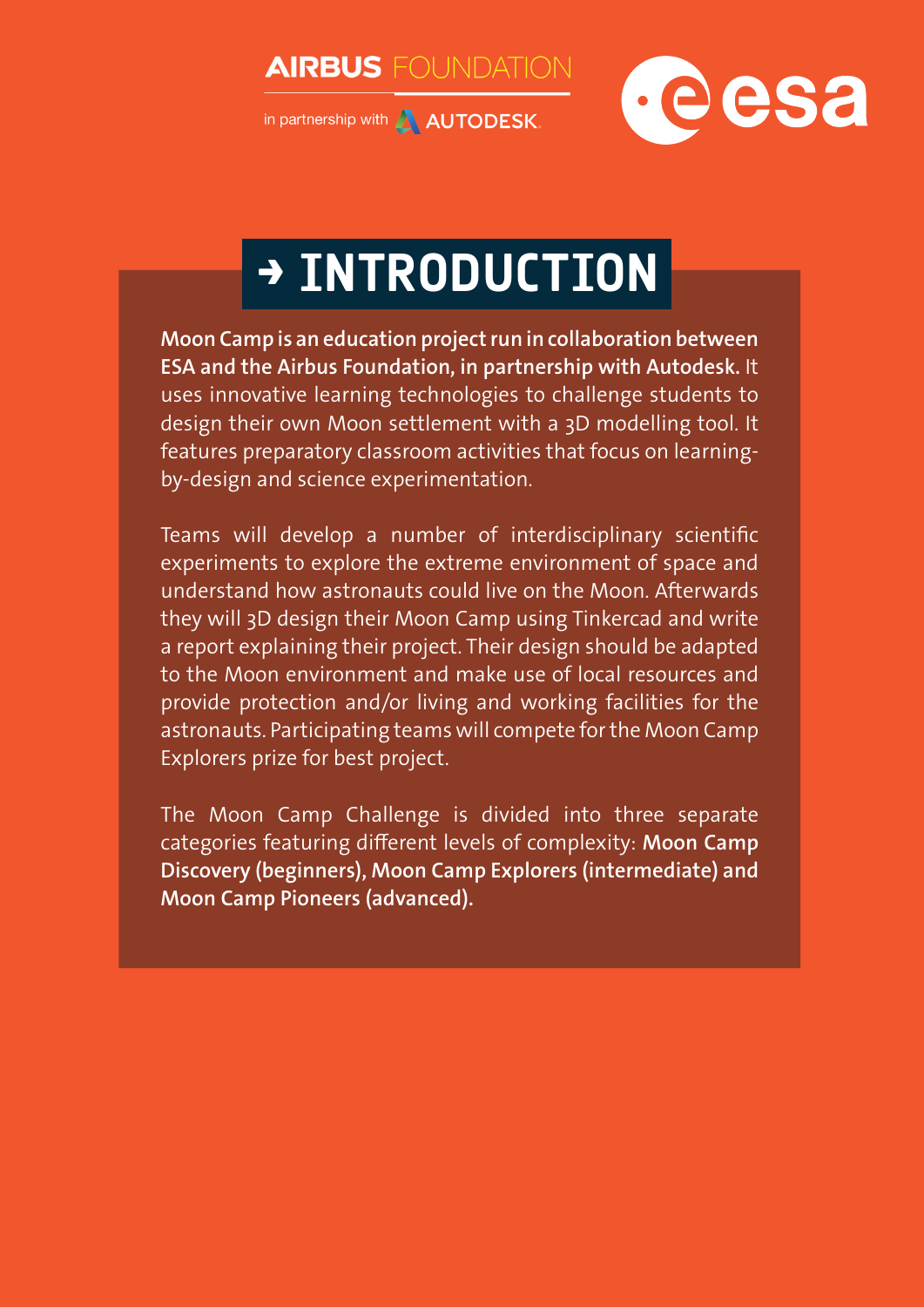

## **→ Overview**

In the future, to enable astronauts to stay on the Moon for long periods of time, new infrastructures must be developed to overcome important challenges. Such challenges include protection from radiation and meteorites, energy production, the extraction and recycling of water, food production and much more. The Moon Camp Challenge invites students to become Moon explorers and decode some of the complexities future astronauts may face.

In Moon Camp Explorers each team's mission is to design a 3D Moon Camp able to sustain at least 2 astronauts and keep them safe from the hazards and vacuum of space. Teams will also have to submit a report about their project.

The Moon Camp should include:

- **•** Use of local resources (e.g. lunar soil, water ice)
- **•** Technological solutions (e.g. power source, recycling system, food growth chamber)
- **•** Protection (from meteorites and radiation)
- **•** Living and working facilities for the astronauts.

# **→ Timeline**

Registrations are open from 12 January 2021 to 25 March 2021.

## **→ Evaluation**

A jury composed of ESA, Airbus Foundation and Autodesk experts will select the winning teams based on the quality of the design and report submitted. The design should be adapted to and feasible for the lunar environment, making use of natural features. The report must explain the design choices and overall habitability and functionality of the Moon camp. The teams should include their scientific reasoning for the choices presented.

**Innovation, creativity and inventiveness (25%):** How well does this new design "push the envelope" and enhance user experience?

**Software skills (25%):** How well does the student design demonstrate technical skills and quality of design based on technical requirements?

**Suitability to purpose (25%):** How well does the design prove useful and suited to serving its purpose of providing a functional Moon Camp?

**Online Form (25%):** How well does the report explain the reasoning for design choices and overall habitability of the Moon camp?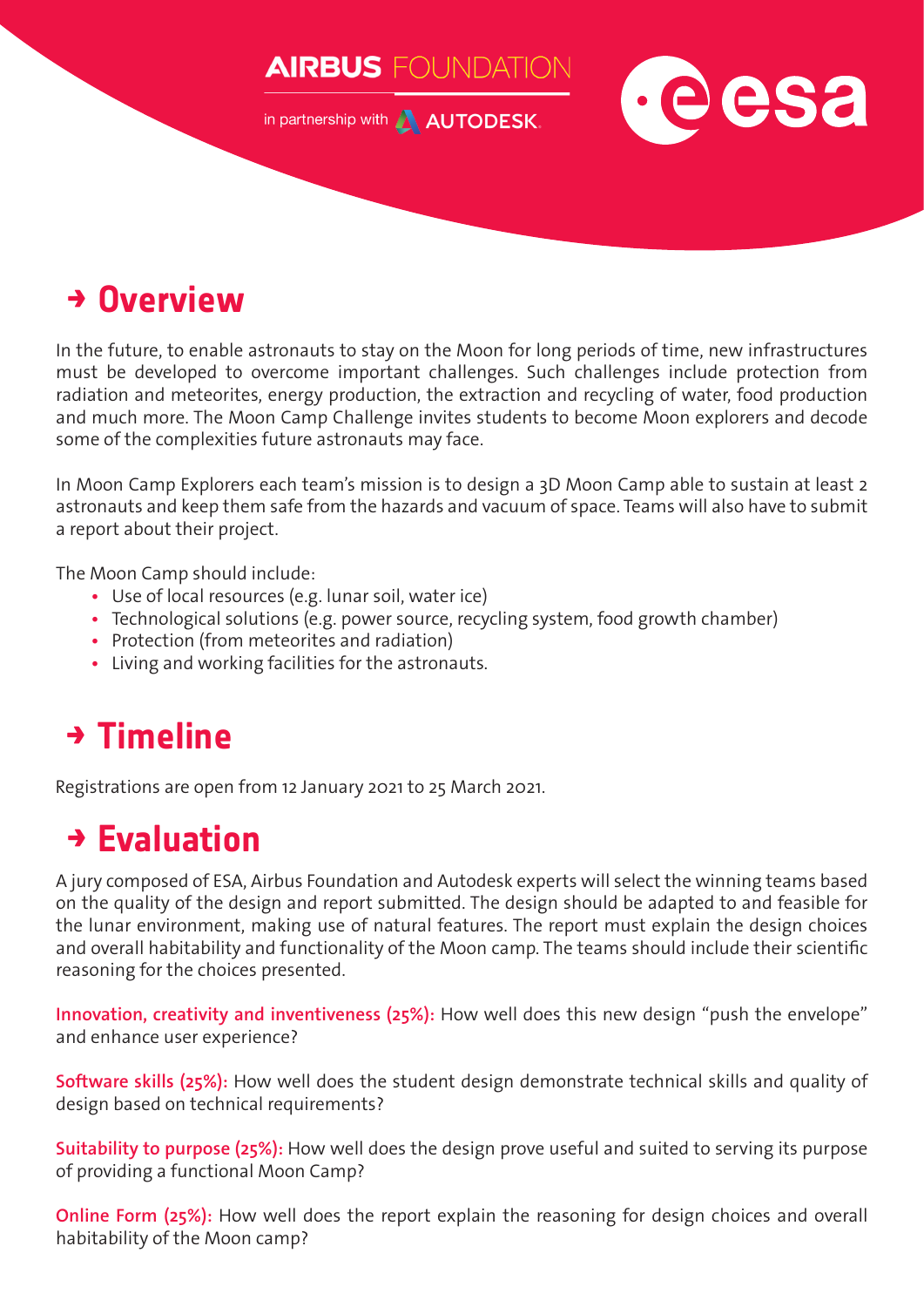

in partnership with **AUTODESK**.



### **→ Who can participate?**

To participate in Moon Camp Explorers, teams should be comprised of 2 to 6 students and must be supported by a teacher or educator. The project **must** be submitted by the teacher or educator.

Participation in Moon Camp Explorers is open **worldwide\*** to teams of students aged up to (and including) 14 years old.

Teams that participated in Moon Camp Discovery are also allowed to submit a project to Moon Camp Explorers.

There is no limit to the number of teams a school or club can enter, but each student can only enter one team, and each team can submit one entry only.

\* Moon Camp Challenge is open worldwide. In the framework of the current collaboration agreement between ESA and Airbus Foundation, if you apply from an ESA Member State\*, Slovenia, Canada or Latvia your team will have to fulfill the following extra conditions:

- At least 50% of team members must be citizens of an ESA Member State, Slovenia, Canada or Latvia.
- Each team member must be:
	- **‒** Enrolled in a full time primary or secondary school located in an ESA Member State, Slovenia or Canada

**‒** or, be home-schooled (certified by the National Ministry of Education or delegated authority in an ESA Member State, Slovenia, Canada or Latvia)

**‒** or, be a member of a club or after-school group, such as Science Club, Scouts or the like.

\* ESA Member States in 2020: Austria, Belgium, Czech Republic, Denmark, Estonia, Finland, France, Germany, Greece, Hungary, Ireland, Italy, Luxembourg, the Netherlands, Norway, Poland, Portugal, Romania, Spain, Sweden, Switzerland and the United Kingdom.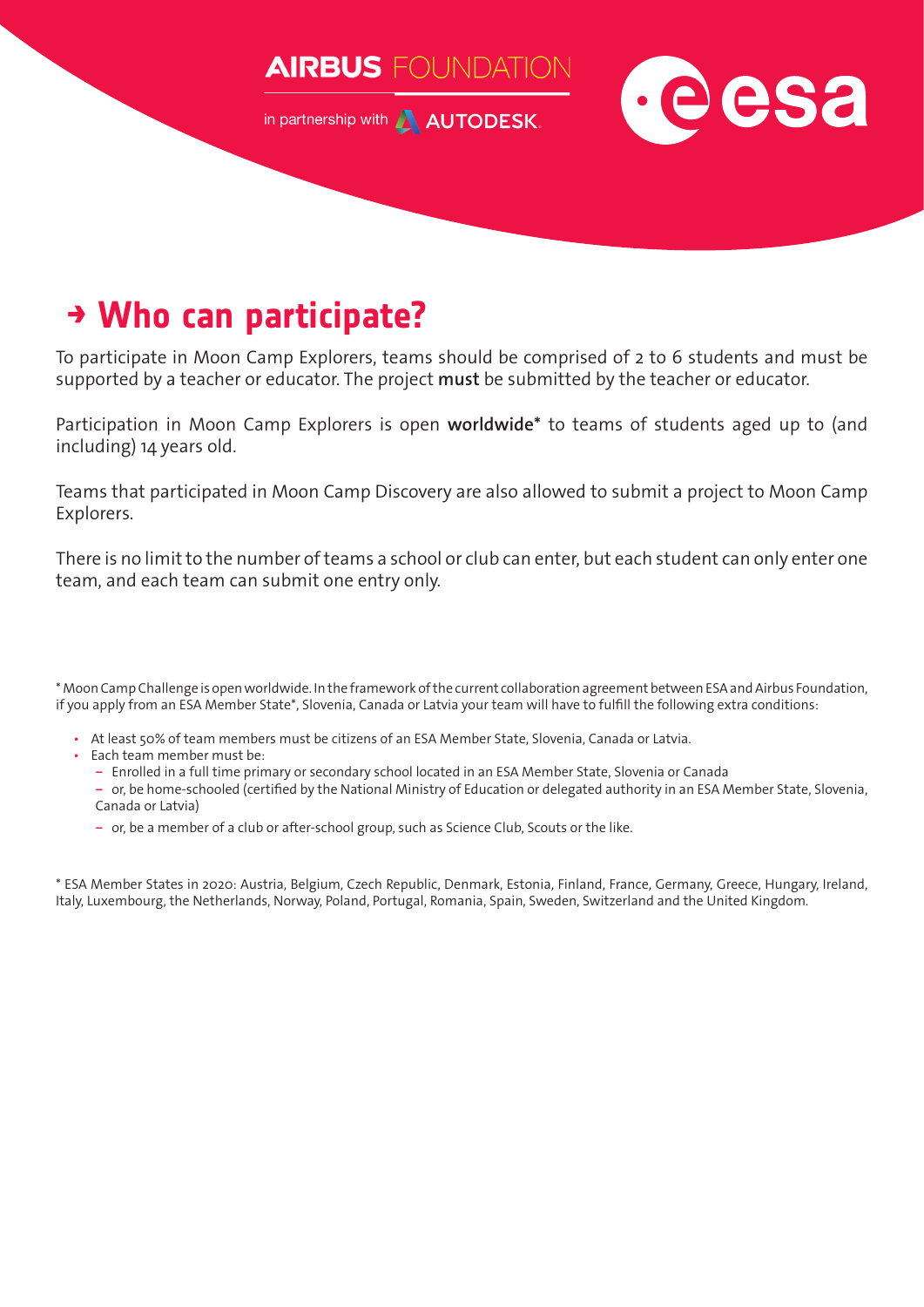**AIRBUS** FOUNDATION

in partnership with **AUTODESK**.



# **→ How to submit the project?**

1. The team's 3D model must be created exclusively using Autodesk® Tinkercad™. Submissions created in other software programs will not be accepted.

2. Projects must be submitted to the Moon Camp online platform: **[www.mooncampchallenge.org.](http://www.mooncampchallenge.org.)** The deadline is 25 March 2021.

3. By submitting the project, the participants agree that their project will be shared on the Moon Camp platform. Participants accept that ESA Education, Airbus Foundation and partners have the right to use the entirety or parts of the project for outreach and education purposes.

4. Submissions must include:

• the team's report explaining the project and design, written in English. The report should follow the online template.

- at least one screen capture of the team's 3D model as a .JPG or .PNG;
- the public **[link](https://mooncampchallenge.org/how-to-share-a-public-link-with-tinkercad/)** to the Tinkercad project

5. Each team must model all individual components of the design. It is not permitted to import existing CAD data into the design, with the exception of any files provided by Autodesk, ESA, or Airbus Foundation.

6. The team must be the sole author/owner of the project and all materials submitted to the Moon Camp Challenge. Projects sponsored or funded by third parties may not be used. No third party (including your school or project sponsors) should have any rights to materials you submit.

7. ESA and Airbus Foundation, at their sole discretion, reserve the right to disqualify submissions that do not follow the guidelines, or that contain messages that are deemed inappropriate or inadequate for the audience.

# **→ Questions**

For any questions, consult the Moon Camp Challenge website **[mooncampchallenge.org](http://mooncampchallenge.org)** or send an email to **[moon.camp@esa.int](mailto:moon.camp@esa.int)**.

## **→ Useful links**

Moon Camp Challenge platform **<https://mooncampchallenge.org/>**

Tinkercad – 3D Design tool **<https://www.tinkercad.com/>**